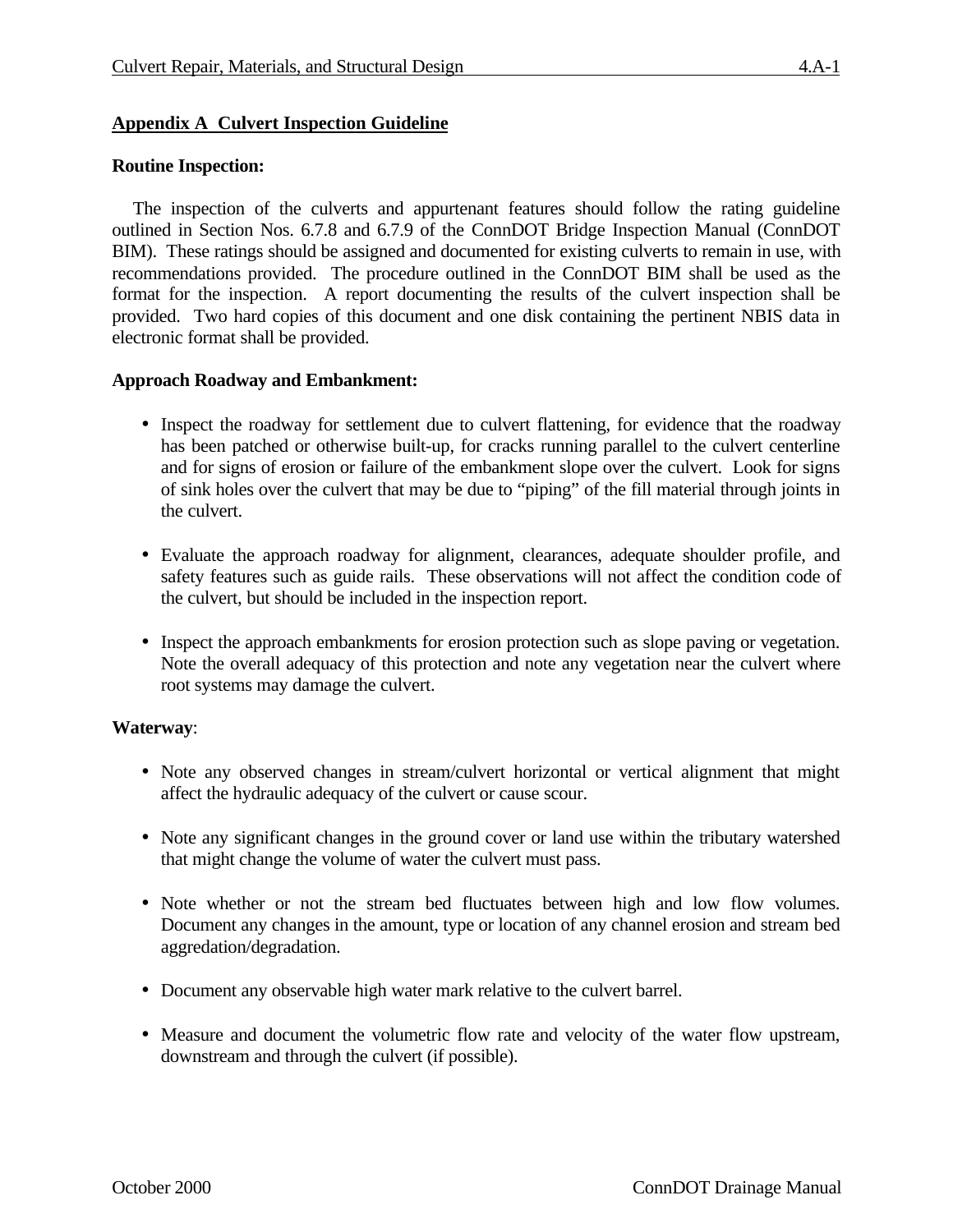• Document any debris buildup or other obstructions in the waterway upstream, downstream, or within the culvert and any effects the obstruction may have upon the hydraulic adequacy. Note any maintenance requirements for post inspection follow up.

# **Culvert Barrel and End Treatments**:

- Check the culvert headwall, wingwalls, cutoff walls, and slope protection for any deficiencies or deterioration, undermining, scour, piping, tipping, settlement or slope failure.
- Check the culvert barrel for deformations, settlement (either a smooth slope over the length of the culvert or an abrupt change at a joint), leaking or distressed joints and other deficiencies or signs of deterioration. Check for evidence that lateral earth pressure is causing bulging, flattening, peaking, sliding or rotation in the barrel or barrel components as outlined in the ConnDOT BIM, Appendix 6.5 and Appendix 6.7.
- Document any debris or sediment build-up within the barrel.
- Verify the minimum required measurements of the culvert as outlined in ConnDOT BIM, Appendix 6.5. Dimensions should be taken at the inlet, outlet, mid-length and at 8 m (26 ft.) intervals (maximum) as applicable, if access to the interior of the culvert is possible. Locations of sagging, bulging, flattening or peaking should also be measured.
- Check the barrel footings for scour and undermining (typically found in culverts that pass the natural stream bed through the culvert) and around the inlet and outlet of closed barrel sections.
- Probe all areas of scour, undermining and joint mortar loss and note the average depth at each location and maximum depth overall.
- Check to see if the culvert barrel has separated from the headwalls or cutoff walls.
- Check to make sure headwalls and wingwalls are adequately retaining the embankment material and protecting it against erosion.
- Where practical, the floors of metal pipe culverts should be sounded with a metal rod in an attempt to locate voids due to undermining.

## **Special Note About Corrugated Metal Culverts:**

- Culverts with mitered ends (ends cut to match the embankment slope) and ends of skewed culverts (where the end is cut parallel to the centerline of the roadway) have reduced strength in these areas and have increased susceptibility to buckling. Therefore, even minor deformations are significant.
- Projections of culvert ends beyond the embankment lead to increased probability of erosion and piping around the culvert barrel.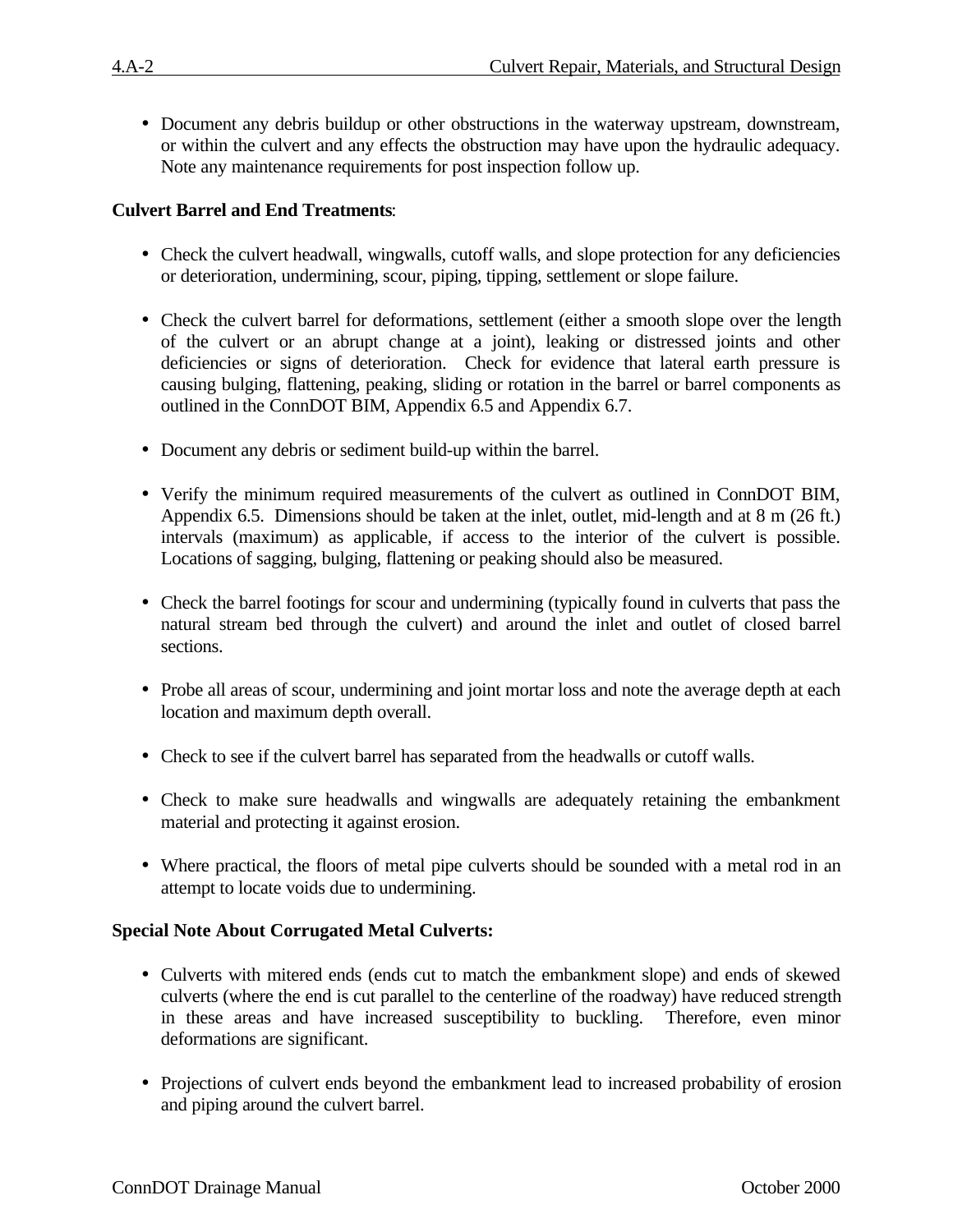## **Aprons, Energy Dissipaters and Flumes**:

- Check the apron, which reduces erosion at the inlet and outlet (typically a concrete slab or riprap), for deterioration, missing stones, undermining of slab, movement of stones due to scour and deterioration of the joint between the apron slab and headwall.
- Check the energy dissipators, which reduce outflow velocity and downstream erosion (typically riprap or concrete basin), for missing stones, movement of stones, scour, undermining, deterioration and overall effectiveness.
- Check the flumes (typically concrete, bituminous material or riprap) for deterioration, erosion, debris and signs of water bypass.

### **Documentation Required for a Routine Inspection**:

- Document all observed deficiencies and deteriorations. Dimensions of deficient or damaged areas should include length, width, height, depth of material loss, orientation and location relative to a fixed, easily identifiable point.
- Estimate and record the depth of fill and pavement over the culvert.
- Draw a site plan that shows the orientation of all the culvert elements relative to the roadway. Sketch and dimension the boundaries of the waterway for the length necessary to show the alignment with the culvert (30 m (100 ft.) minimum). The sketch shall include both the inlet and outlet sides of the culvert, and dimension the typical width, depth, estimated velocity and direction of flow of the waterway, as well as all major changes in waterway cross section. All obstructions, deficiencies, changes in land use, changes in topography, sediment buildup, erosion, etc., shall be noted on the sketch (see Figure A-5-1 in ConnDOT BIM, Appendix 6.5 for an example sketch).
- Particular care shall be given to documenting any increase in quantity or size of deteriorations, erosion, sediment buildup, changes in waterway centerline, etc., that have changed since the last inspection. If the condition rating has changed since the last inspection, a photograph and detailed explanation of why the rating has changed shall be included in the report.
- Document any recent construction activity in the area that may affect the water flow through the culvert (i.e. changes in drainage area, land use, topography, etc.)
- Photographs taken shall include, but not be limited to the following:
	- View of the roadway above the culvert, taken from each roadway approach toward the culvert.
	- View looking at the culvert inlet and outlet taken from the waterway centerline or edge upstream and downstream of the culvert. The distance at which these photographs are taken shall be the distance sufficient to provide an overall view of the culvert and waterway at the culvert.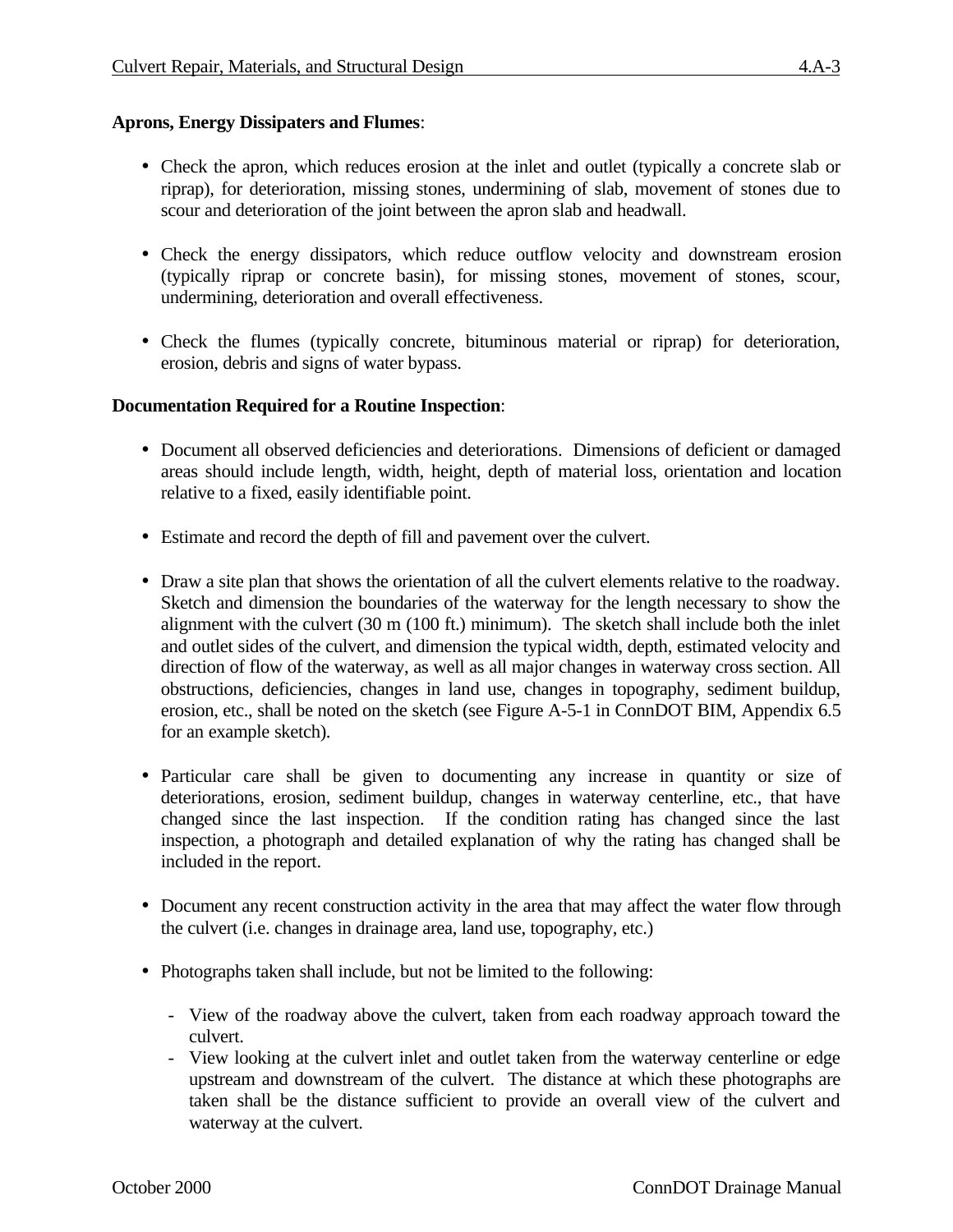- View looking upstream from the culvert inlet and downstream from the culvert outlet.
- Typical views of all major components where deficiencies, erosion, sediment buildup, obstructions, etc., were noted. Include detailed photographs as necessary.

(Note: Pictures taken of the roadway from the approaches and detail photos of deficiencies, erosion, deterioration, etc., may be omitted if photos from previous inspections adequately reflect the current condition. However, all photos taken of the waterway approaches and culvert openings should be updated during each inspection so that lateral movement and changes in alignment over time can be documented.)

### **In-Depth Inspections:**

• In addition to the requirements for routine inspections, all exposed surfaces of concrete culverts should be tapped with a hammer to locate delaminations.

### **Documentation of In-Depth Inspection:**

• Same requirements as for routine inspection.

### **Report Review**

- Cross reference the inspection report, inspection field notes and photographs to ensure they are mutually supportive of their documentation.
- The inspection reviewer should determine if a pattern of deterioration or progressive deterioration is taking place. Progression will be determined by comparing present and past inspection reports.
- Special attention shall be given to field note documentation indicating changes in the culvert shape, the presence of scour, piping or other problem that may warrant further investigation.
- Culverts are usually designed to use the vertical and horizontal earth pressures to maintain their stability and increase their live load capacity. Therefore, any change in the "As-Built" condition of the soil surrounding the culvert (addition or removal) should be noted and possibly analyzed for effects on the stability and capacity of the culvert.
- Changes in drainage area, land use and topography that increase the depth or velocity of flow within the waterway should be assessed in terms of how they may effect the long term waterway stability (i.e. lateral movement, aggredation, degradation, etc.) and hydraulic adequacy of the culvert.

#### **Maintenance Concerns**

• By the nature of their construction, culverts constrict the flow of water in the waterway. This constriction increases the potential for waterway blockage with debris and sediment, and increases the probability of scour around the culvert especially if high outlet velocities or turbulent flow conditions adjacent to the inlet are encountered. Therefore, any blockages noted should be removed as soon as possible (during the inspection if possible).